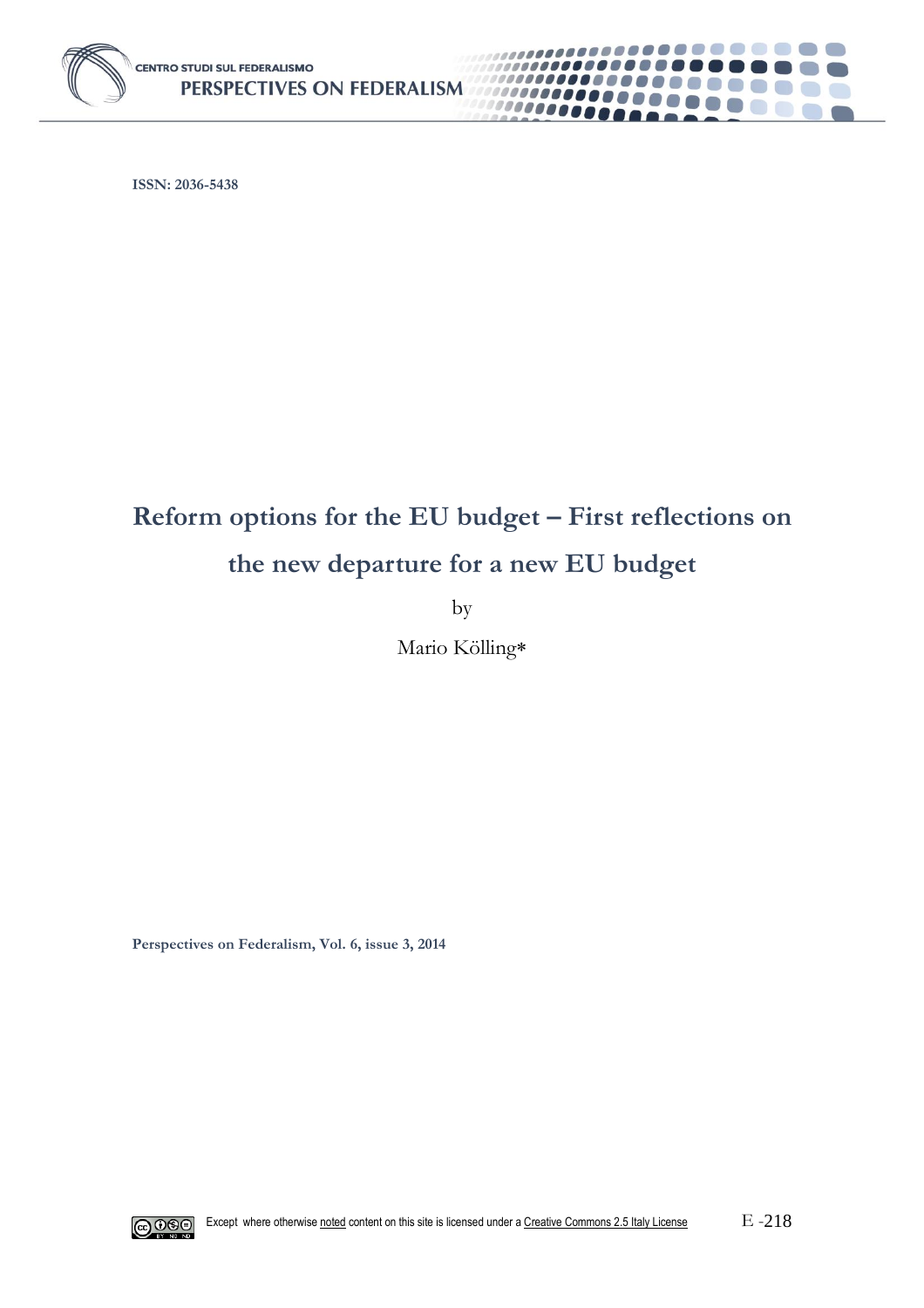



## **Abstract**

There is a long standing debate on the reform of the EU budget. According to the final agreement on the Multiannual Financial Framework (MFF) 2014-2020 signed in December 2013, the Commission will present, by the end of 2016 at the latest, a review of the functioning of the MFF. The review will be accompanied by a legislative proposal for the revision of the MFF 2014-2020. This revision could provide an important occasion and stimulus to reform the financing of the budget and to readjust the spending structure.

## **Key-words**

EU budget, Multiannual Financial Framework 2014-2020

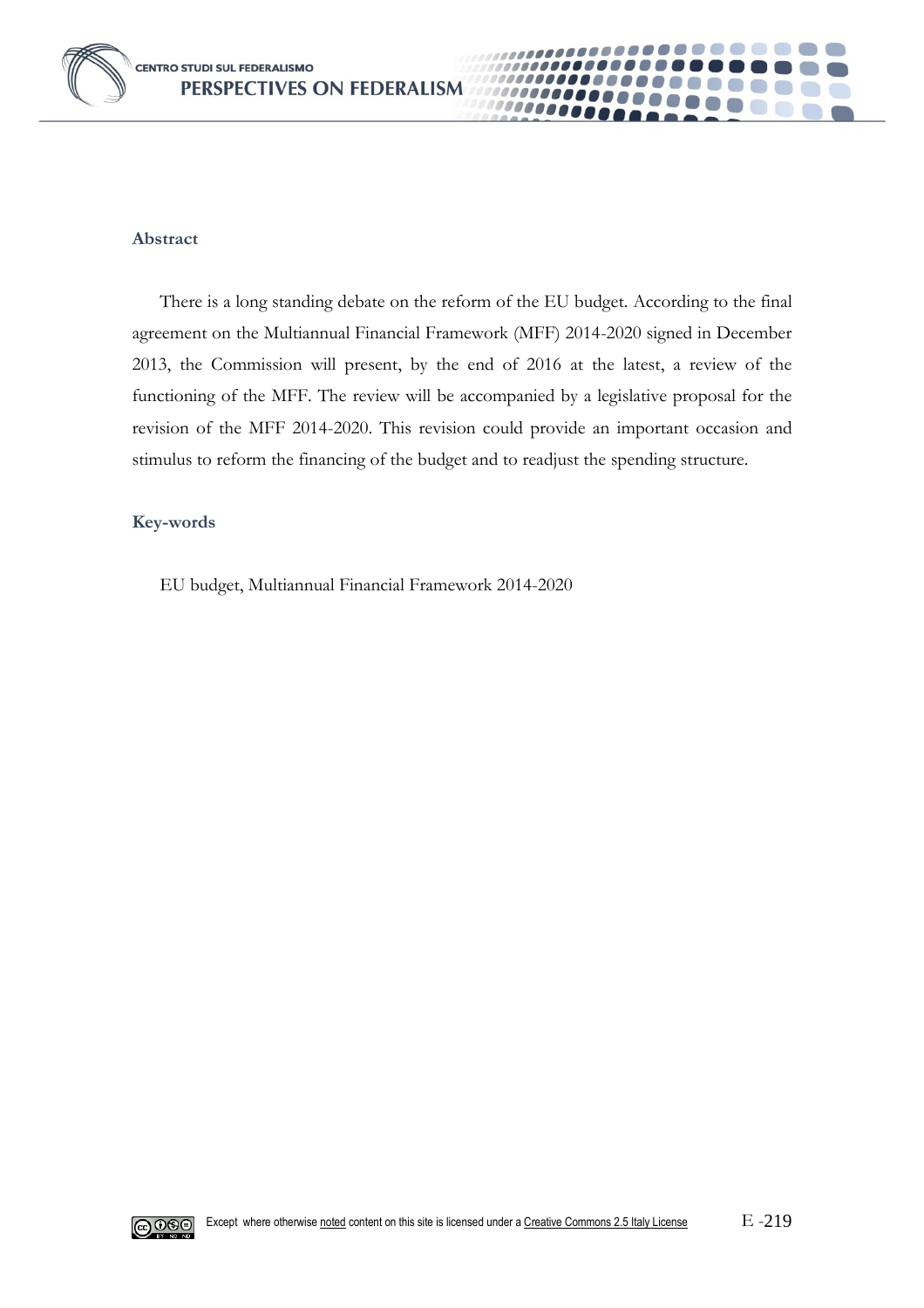**CENTRO STUDI SUL FEDERALISMO** PERSPECTIVES ON FEDERALISM

## **1. Introduction**

According to the final agreement on the Multiannual Financial Framework 2014-2020 (MFF 2014-2020) signed in December 2013<sup>I</sup>, the Commission will present, by the end of 2016 at the latest, a review of the functioning of the MFF. The review could be accompanied by a legislative proposal for the revision of the MFF 2014-2020. This revision provides an important occasion to reform the financing of the budget and to readjust the spending structure. In this respect Jean-Claude Juncker, European Commission President has already said that: "The mid-term review of the Multiannual Financial Framework should be used to orient the EU budget further towards jobs, growth and competitiveness". The Juncker plan, as it is now known, published in November 2014, will already have an impact on EU budget spending and in May 2014 a high level group under the chairmanship of Mario Monti started work with the objective of undertaking a general review of the own resources system.

0000

However, and besides the determination to improve the EU budget, the reform efforts of the EU budget and of the MFF are not new. The latest attempt dates back only to 2005 when the European Council, after having reached an agreement on the MFF 2007-2013, invited the Commission to undertake a full, wide ranging review covering all aspects of EU spending, including the Common Agricultural Policy (CAP), and resources, including the UK rebate.<sup>II</sup> In contrast with the current attempt, in 2007 the Commission launched the review with a broad public debate, and delivered the conclusions of this process in 2010. Some of the ideas discussed were later incorporated by the European Commission in its proposals for the MFF 2014-2020. However, after a very long and conflictive negotiation, the agreement on the MFF 2014-2020 has been received with mixed feelings. On the one side there are some innovations with regard to the expenditure structure, but there is, compared to the 2007-2013 period, an overall reduction of resources of 3.5% in commitments and 3.7% in payments over the next seven years and almost no progress with regard to the financing of the budget.

Dissatisfaction with the EU budget has traditionally inspired numerous debates, academic papers and reform proposals. The criticism regarding the expenditure and revenue side of the EU budget is probably as old as the budget itself. Moreover the highly

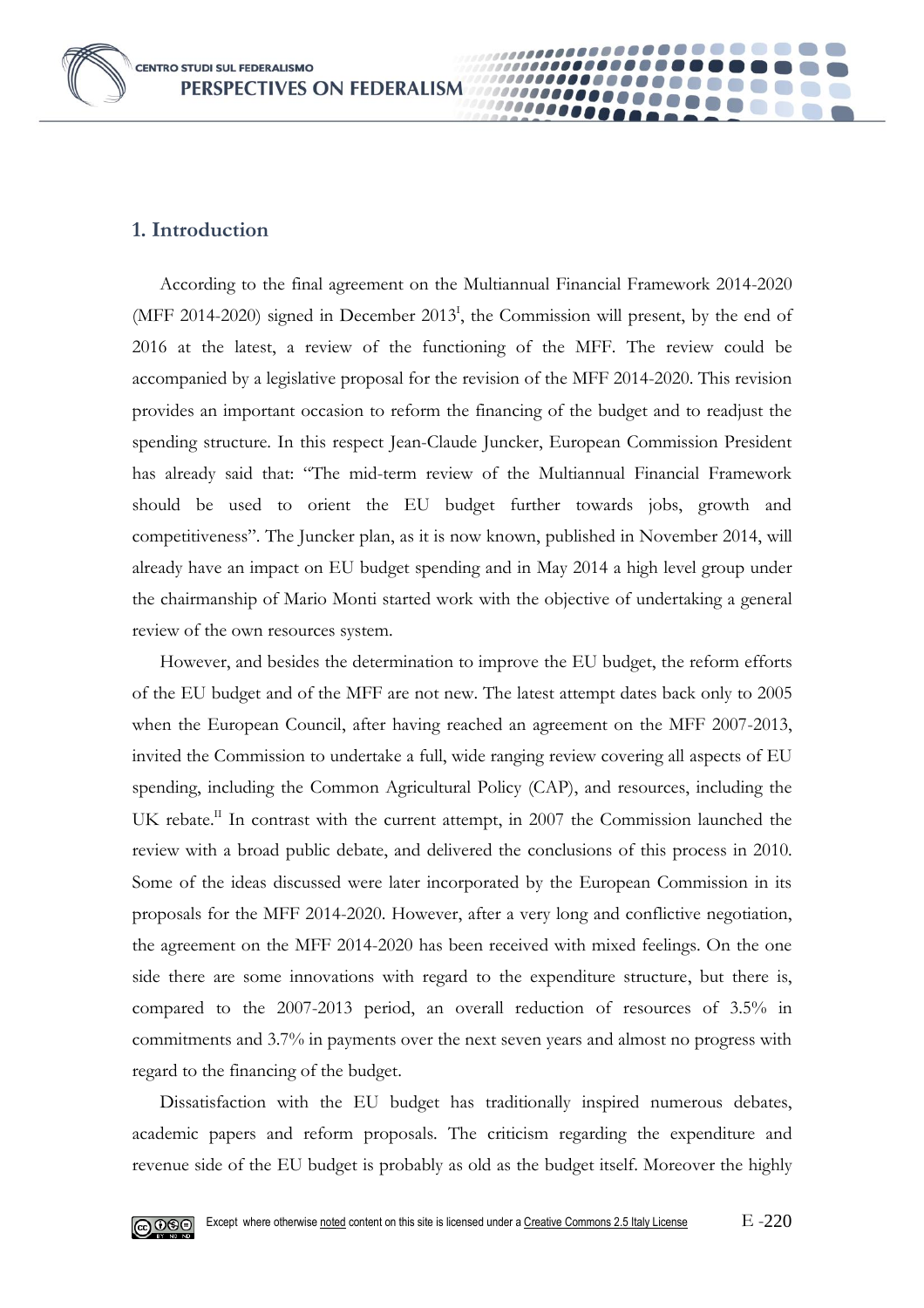politicised and conflictive negotiation procedure of the MFF is increasingly criticised. This is from one point of view astonishing because the European Union budget is an extremely small part of EU GDP. Nevertheless, historically the EU budget has played an important role in the EU integration process and has been used to compensate potential losers in the European integration process or for buying approvals for specific projects. These "compensations" were locked into the EU budgetary structure and institutionalised in the acquis (Cipriani 2010). Moreover the budget became increasingly dependent on national contributions (as percentage of the Gross National Income - GNI) which increased the *juste retour* logic and limited a policy-driven debate on the budget. (Sapir et al. 2003) Furthermore the conflictive character of budgetary negotiation is to a certain extent natural since it results from a multitude of decisions on the use of scarce public resources (Heinemann et al. 2010).

0000

All reform attempts, so far, have been disappointing and, as has been confirmed frequently, the EU budget is path dependent and resistant to reform. It is mainly because of the unanimity rule, that several member states could easily defend their acquired rights, such as the British rebate. Furthermore because of the net return mentality many of the benefits gained from EU policies contributing to far-reaching Union's objectives have been largely ignored.

However taking into account the long term development of the EU budget we can see a continuous but slow evolution with incremental modifications. Analysing the Delors I package and the MFF 2014-2020 there are important developments to acknowledge with regard to the financing and spending structure.

In order to contextualise the ongoing revision, in this text, first, we will analyse the main arguments and criticisms which have been put forward with regard to the revenue, expenditure and negotiation procedure of the MFF. Moreover some proposals regarding the current reform process will be presented and analysed.

In the following text we will concentrate on the EU budget and neither reflect on the recent investment plan presented by the President of the Commission nor comment on the discussion on a separate, additional budget for the Eurozone.

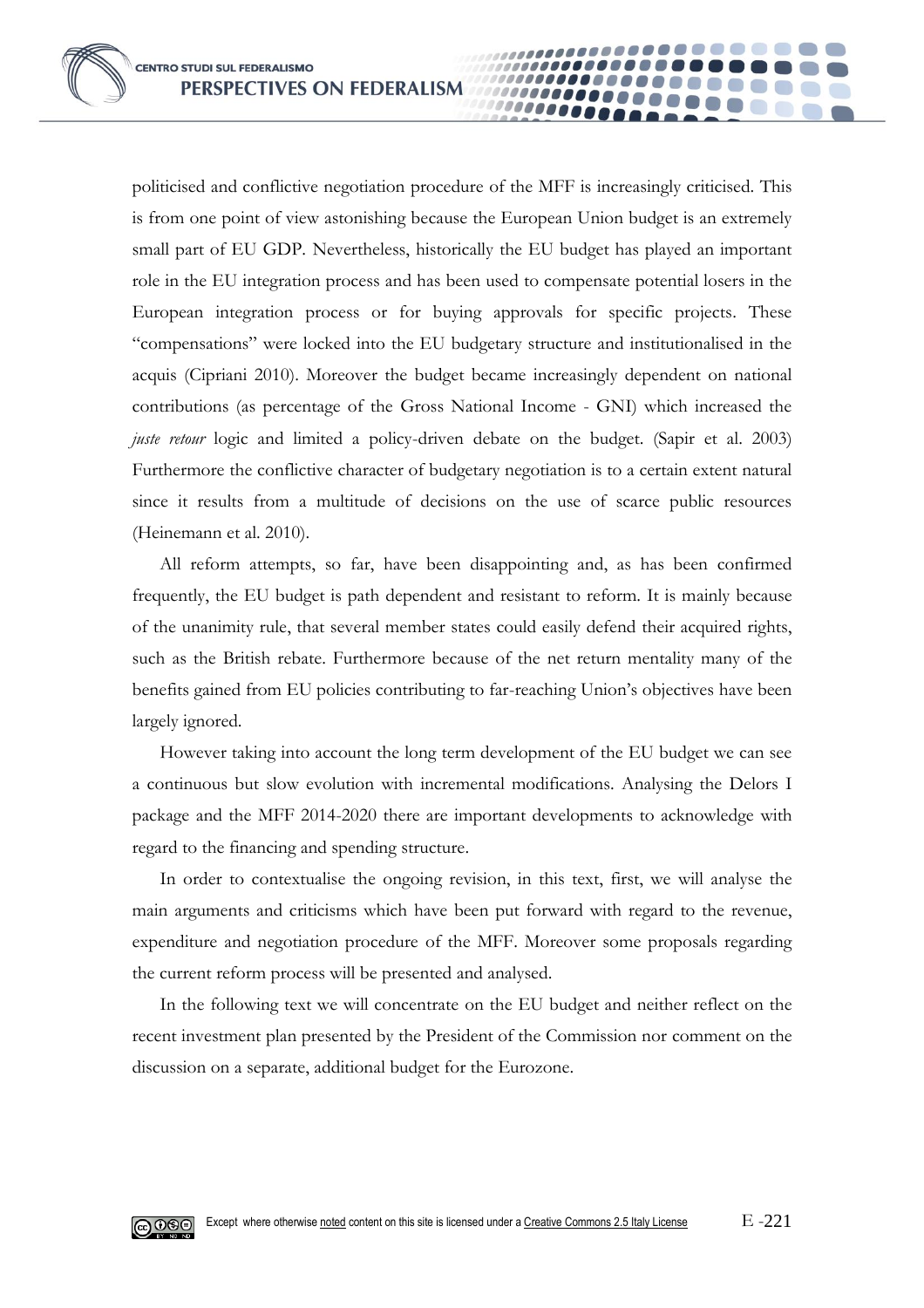**CENTRO STUDI SUL FEDERALISMO** PERSPECTIVES ON FEDERALISM



After two and a half years of intense and complicated negotiations, the European Parliament, the Council and the Commission reached an agreement on the much expected MFF 2014-2020 in December 2013. Although the official start of the negotiation was the presentation of the proposals for the MFF 2014-2020 by the EC in June 2011, the negotiation had already started in 2005 when the European Council, after having reached an agreement on the MFF 2007-2013, invited the Commission to 'undertake a full, wideranging review covering all aspects of the MFF.<sup>III</sup> In 2008 the Commission launched the review with a broad public debate and delivered the conclusions of this process in 2010. Despite the new input coming mainly from academic experts, NGOs and the European Parliament, the consultation phase demonstrated all too clearly that the EU organs and the member-states interpreted the review as an early starting point for the MFF 2014–2020 talks, and tactical considerations automatically permeated the contributions (Becker 2012). Nevertheless several new ideas came up aimed at a refocusing of EU spending priorities and the financing of the EU budget. Some of these ideas (such as the financial transaction tax) were later incorporated by the European Commission in its proposals for the MFF 2014-2020. One of the Commission's main arguments was that the reform of the revenue system would relieve the current burden on national Treasuries to finance the EU budget, create synergies between these budgets in order to implement common EU strategies, and give greater impact to European policies<sup>IV</sup>. In the end the Commission's attempt to reform the EU revenue system for the MFF 2014-2020 was not successful, and the question of the financing of the EU budget was never addressed seriously by the Council.

**0000** 

Coming back to the current revision, the agreement to undertake this new revision was mainly reached due to demands of the EP which made it as a condition for approving the MFF 2014-2020. In this sense a High Level Group on Own Resources (HLGOR) was set up, which will undertake a general review of the own resources system guided by the overall objectives of simplicity, transparency, equity and democratic accountability. Progress of the work will be assessed at the political level by regular meetings, at least once every six months.

The working group started their deliberation in May under the chairmanship of Mario Monti with the objective of undertaking a general review of the own resources system. In

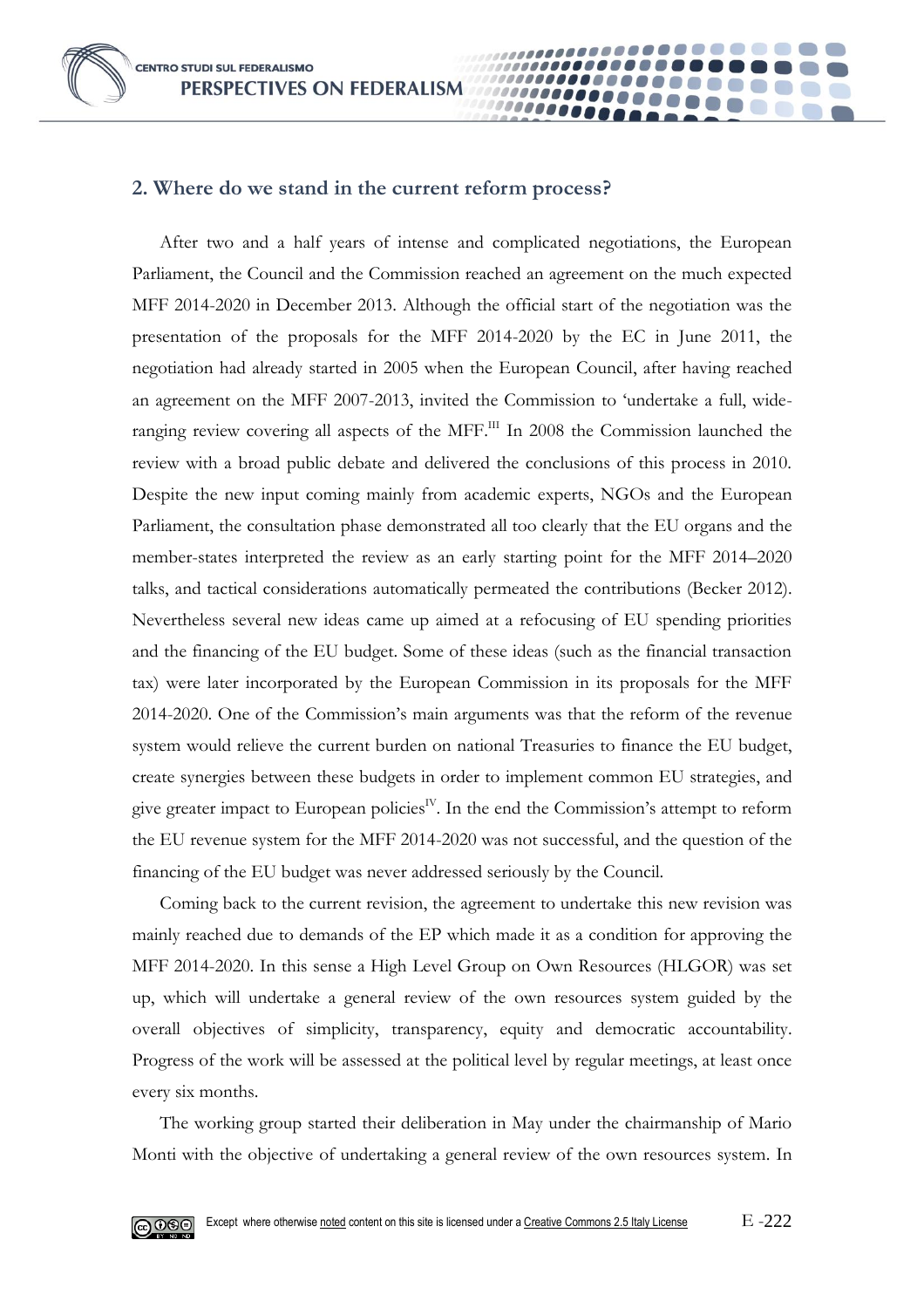December 2014 the high-level group presented a first assessment report (HLGOR 2014). This report is only a first step to delivering final recommendations by 2016 when the Commission will assess whether new legislative initiatives to amend the own resources system are appropriate. According to the road map, in 2016 national parliaments will discuss the proposals at an inter-parliamentary conference. On the basis of the results of this process, the Commission will assess if new Own Resource initiatives are appropriate. This assessment will be done in parallel with the review of the MFF Regulation with a view to possible reforms to be considered for the period covered by the next MFF.<sup>V</sup> There is no public consultation expected.

0000

# **3. A short review of general arguments related to the EU budget reform coming from different theoretical approaches**

The debate on the reform of the EU budget is not solely based on economic aspects, but also on efficiency arguments and concerns on the transparency of the budget and the budgetary procedure, as well as focusing on questions related to democratic accountability for budgetary decisions. In general terms there is a common understanding among academic experts and practitioners that the financing and the spending structure of the EU budget is far from ideal and should be improved in order to move towards a more efficient system. In this sense, the academic literature agrees that current rules for expenditure and revenue make the system slow to react to unforeseen events while too many complexities hinder its efficiency and transparency.

Besides this consensus there are different expectations on the right size, expenditure priorities and optimal revenue structure. Moreover the underlining principles of the budget, like the question on "What is the maximum accepted level of financial solidarity?" are highly disputed.

Several studies apply arguments based on the theory of fiscal federalism to the EU budget (Feld, Necker 2010). Fiscal federalism gives insights on how to allocate expenditure and revenue between different levels of government. Proponents of this theory underline the positive effects of investments financed by the EU budget which can offer the effective targeting of policy priorities, as well as avoiding unnecessary overlaps of national spending. In this sense the central provision of public goods promises substantive economies of

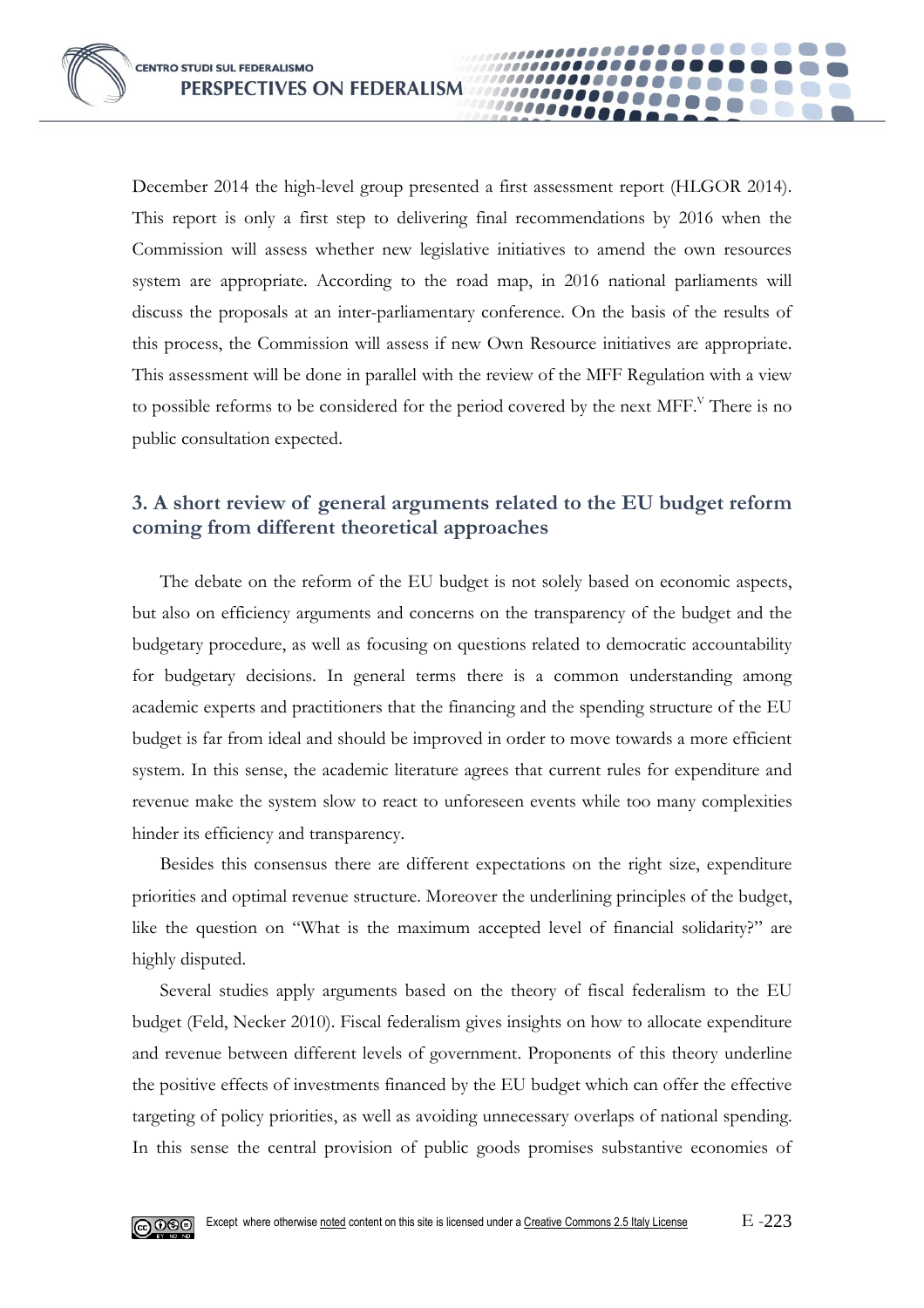scale. Spending coming from the EU level can also be more cost-efficient due to crossborder externalities, where some policies have an impact not only on the country where they are implemented but also on its neighbours. So the European dimension can maximise the efficiency of Member states' finances and help to reduce total expenditure and secure better results. If the theory of fiscal federalism is taken into account it could also be argued that every level of government, state and federal (and European), should have an independent control of financial resources sufficient to perform its exclusive functions (Wheare 1963).

00000

However there are several critical remarks on the validity of this approach for the EU budget. In order to have areas in which EU public spending could be more efficient than national spending the EU budget has to be increased. Moreover the EU is a union between sovereign countries where the national governments are more powerful than the EU level (Ackrill 2003). Related to this, and considering insights from a broader approach of public economics, there are questions on whether there really is a need for EU budgetary intervention. This argument is also in line with the principles of subsidiarity and proportionality, according to which the EU should only perform those tasks which cannot be performed effectively at a more immediate or local level and only act to the extent that is needed to achieve its objectives. Consequently, the budget should only be used to finance EU public goods when member states and regions cannot finance these public goods. The theory of public economics supports these arguments, thus providing a framework for thinking about whether or not public administrations should participate in markets.

Above all, there is a strong regulatory capacity of the EU. Regulation at the EU level offers clear economies of scale and cross-border externalities. Although since the late 1980s the potential supporting role of the budget for the internal market have been voiced (Padoa-Schioppa, 1987), and the amount for Cohesion policy has been growing, the results are not convincing; cohesion countries are more affected by the recent crisis than countries which have not received specific funds to increase their competitiveness (Mayhew, 2012). Finally, similar to federal countries there are aspects of cost-effectiveness, especially with regard to the revenue side of the budget e.g. what would be the administrative costs of a European tax?

Moreover, as already mentioned, the debate on the EU budget does not only depend

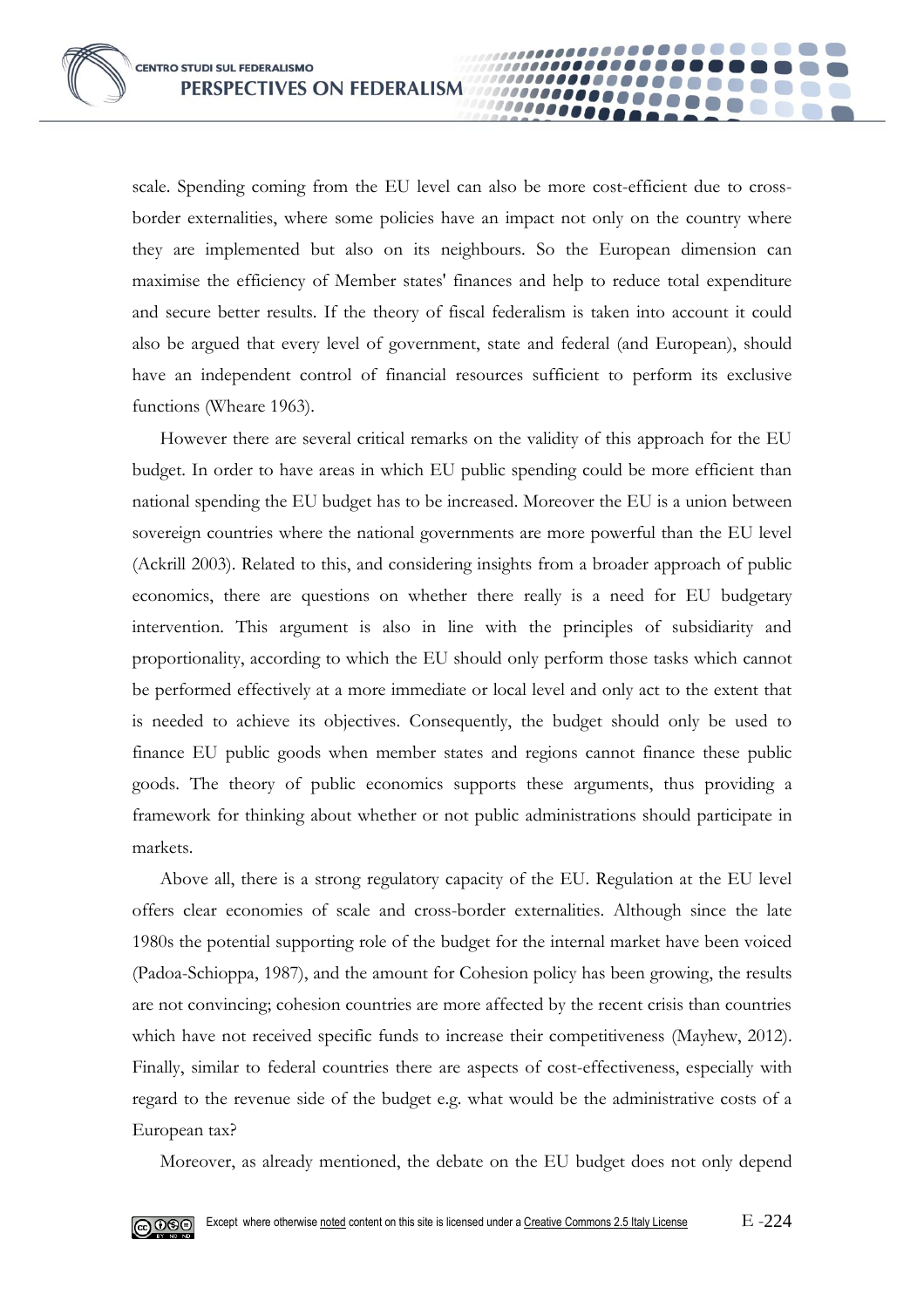on efficiency considerations but also on whether an increasing budget and/or fiscal competences is seen as legitimate since it would reduce national sovereignty (Figueira, 2008). In line with this argument, although different areas of EU spending/revenue may be efficient at the EU level, their transfer could create problems in terms of legitimacy.

00000

With regard to the legitimacy argument, public opinion and accountability of the policymaking process are crucial. According to Eurobarometer<sup>VI</sup>, European citizens have very positive preferences towards an increasing role of the EU budget in social welfare and employment (42%), economic growth (40%), education and training (39%) or public health (36%) –expectations which are not in line with the current spending structure. Consequently, when asked for their position on the current EU budget, a majority of Europeans agree that 'the political objectives of the EU do not justify an increase in the Union's budget'.

There is a further argument which supports budgetary reform and which is related to the commitments and obligations of the EU. The Lisbon Treaty increased the role of the Cohesion Policy and introduced a third dimension: territorial cohesion (Article 158 TFUE). The Treaty also contains a broad catalogue of objectives for the CAP related to employment, rural development and competitiveness (Article 39 TFUE). Besides the increasing financial commitment of the Lisbon Treaty, there are also more specific policy goals. The Lisbon Agenda 2000 had already added a new dimension to the MFF 2007- 2013, underlining that the EU budget should provide adequate financing for initiatives in support of and in synergy to the goals of the Agenda. Although the MFF 2014-2020 is not the financial translation of Europe 2020, there is a very close linkage established between this Strategy and all the spending headings of the MFF 2014-2020. Considering the commitments and obligations of the EU, it is quite clear that the structure of the EU budget is not in line with the Treaty objectives and political assignment of policy objectives.

# **4. What is at stake? – Concrete reform options**

Taking into account that net balances are important for member states negotiation strategies - meaning the relationship between gross payments into the EU budget via the EU's own resources mechanism and the returns from EU spending programmes - the

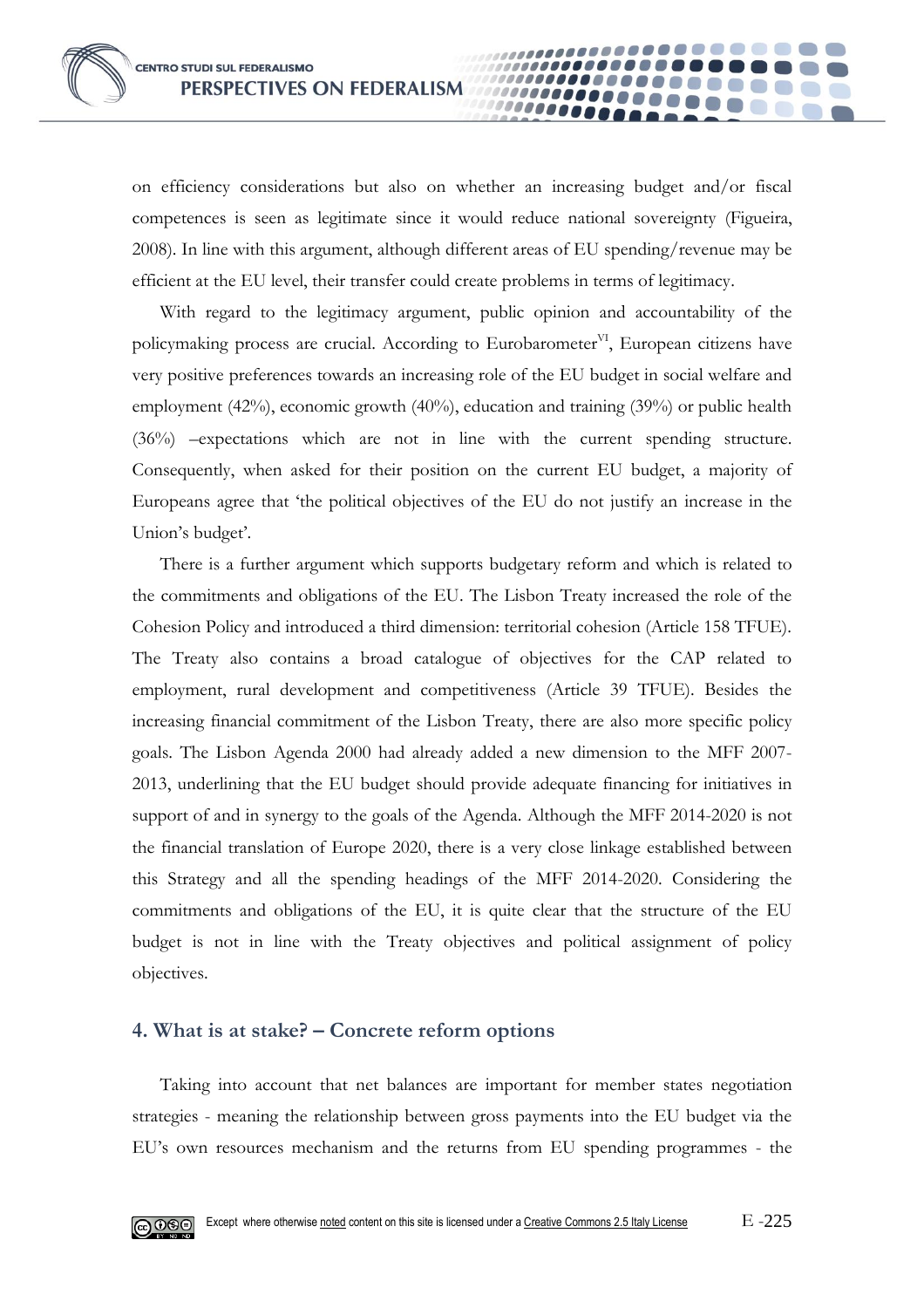

margin for fundamental reforms are small and modifications of the revenue side should be combined with changes on the expenditure side.

**0000** 

During the past two negotiations of the MFF the net contributors have been very quick to demand an overall limit of the MFF. For the sake of visibility it was fixed by 1 percent of EU GNP (this amount referred to commitments or payments according to the negotiation strategy of each net contributor). As it stands the current volume of the MFF comprises about 1 percent of EU GNP, but the annual budgets usually lie below that. In real terms, 1 % of aggregate EU GNP can be very large when expressed as a percentage of many individual Member State's GNP, and for the great majority of Member states, this means that a relatively moderate proportion of the EU budget could play a sizeable stabilising role (Begg 2012). However, as already suggested by the 1977 MacDougall report, a budget of 2% EU GNP would have an effect in reducing the inequalities of living standards, and an increase to 5-7% of GNP would be necessary in order to give the budget a stabilisation role<sup>VII</sup> (Majocchi 2011). In this sense the EU budget, critics say, has marginal growth effects and lacks of resources to respond to short-term challenges (e.g. only an European wide Basic unemployment insurance would require 1% of the EU GDP)<sup>VIII</sup>, while others underline the important contribution of the EU funds to the growth rate of national GNPs (e.g. in 2009 more than half of the 1.8% economic growth in Poland was achieved thanks to EU funds).

#### **4.1. The revenue side**

The revenue side has also attracted widespread criticism and there have been several reform attempts. The debate about the EU revenue system is an issue dating back to the EEC Rome Treaty of 1957, which should have opened the process of replacing member states' national contributions by 'Community's own resources'. The transition from member states' contributions towards own resources had been ensured in April 1970. But the Treaty commitment, that the budget shall be financed completely from own resources, has never been put in praxis. It was only during the past decade, in 2004 and 2011, that the Commission tabled substantial reform proposals aiming to address identified deficiencies such as the proliferation of rebates and correction mechanisms, in addition to the high dependence on the GNI - based resource. So far, all attempts, in particular the introduction of direct EU fiscal revenues, have failed<sup>IX</sup> (Cipriani 2014).

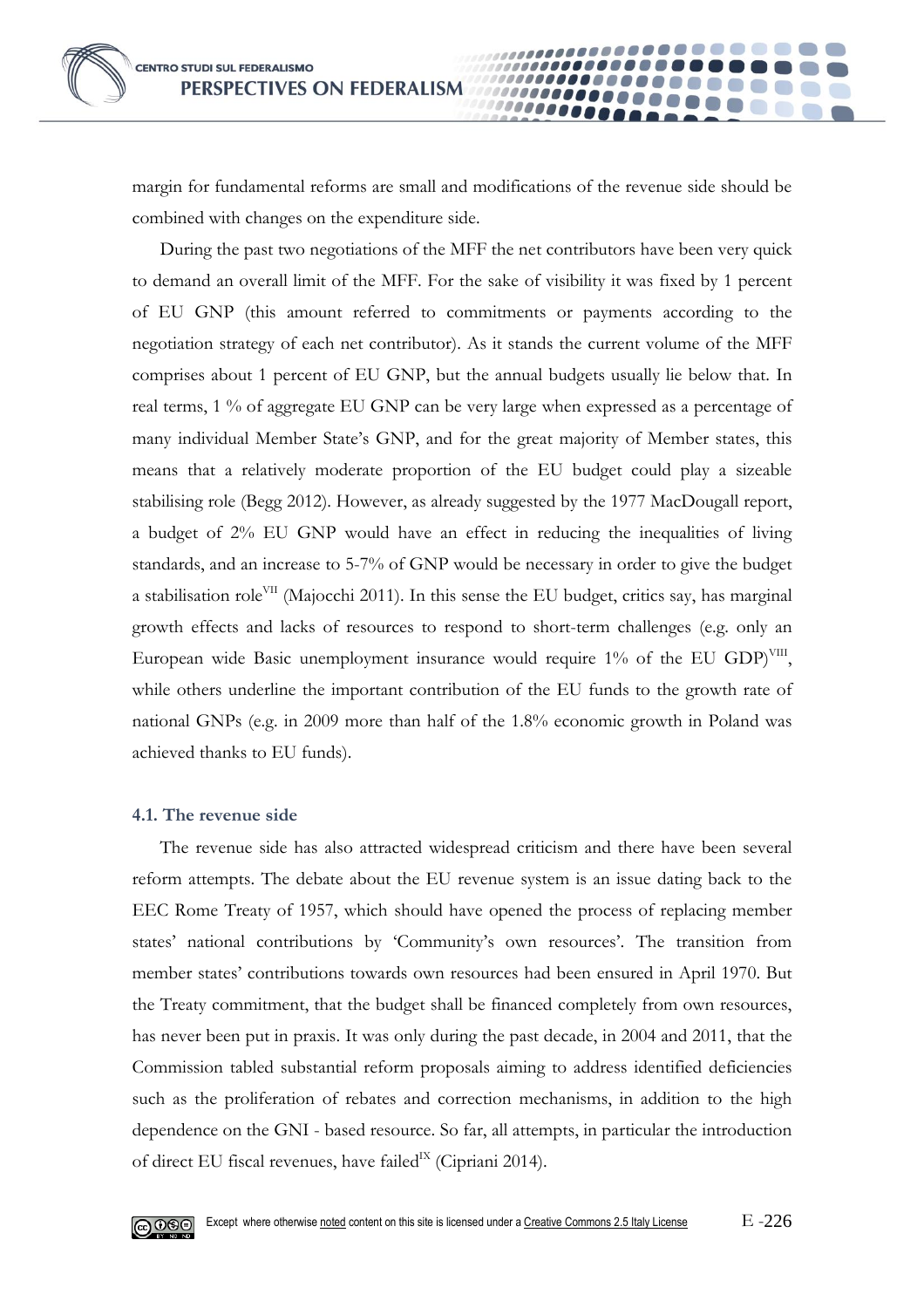However the system has not been static and there have been some important reforms, especially in the proportions of revenues which have altered considerably. In 1988, when the GNI-based resource was first introduced, the proportions were: VAT-based resource, 61 per cent; TOR, 29 per cent; and GNI-based resource, 10 per cent. Over the past two decades, Member states have thus seen a significant rise in GNI-based contributions (75% in 2011). Today<sup>X</sup> more than 85% of EU financing is based on statistical aggregates derived from GNI and VAT, the European Union still has no right of its own to raise taxes, and is forbidden to borrow.

00000

There are strengths and weaknesses of the current system. On the one side the current EU revenue system allows a stable flow of resources for seven year periods, so budgetary stability and security of planning are guaranteed. The Commission's Own Resources Report of 2011 explained that the GNI-based resource had a positive impact in terms of stability and sufficiency of resources flows. The current system, has, from the administrative point of view, at least until 2014, been working with reasonable cost effectiveness. However, on the other side, the present system encourages the member states to negotiate the allocation of spending in the EU budget as a counterpart to "their" payments into the common budget, and to endless debates on budgetary issues between net payers and net contributors about the costs of the EU budget. The need to respect the requirements of the Stability and Growth Pact has led to increasing pressure on the national contributions to the EU budget. In this sense the high level of GNI-based contributions constitutes an important incentive and easy mechanism for net contributors to cap the budget. The perceived burden leads to the complex concepts of correction mechanisms and as a consequence the system has become highly opaque. Doubtlessly, these existing correction mechanisms are one major criticism of the current EU system of own resources. The most important distortion is, of course, the UK rebate. Furthermore, since decisions on the own resource system require unanimity by the Council, the revenue side can only respond slowly to changing circumstances (e.g. the impact of the economic crisis in specific member states).

Based on the existing mixed approach, two categories of revenue models could be envisaged. A first option would be to concentrate the financing of the EU through member states' contributions based, for example, on the GNI resource without a specific European tax or tax sharing. The GNI resource has been considered a flexible and cost-

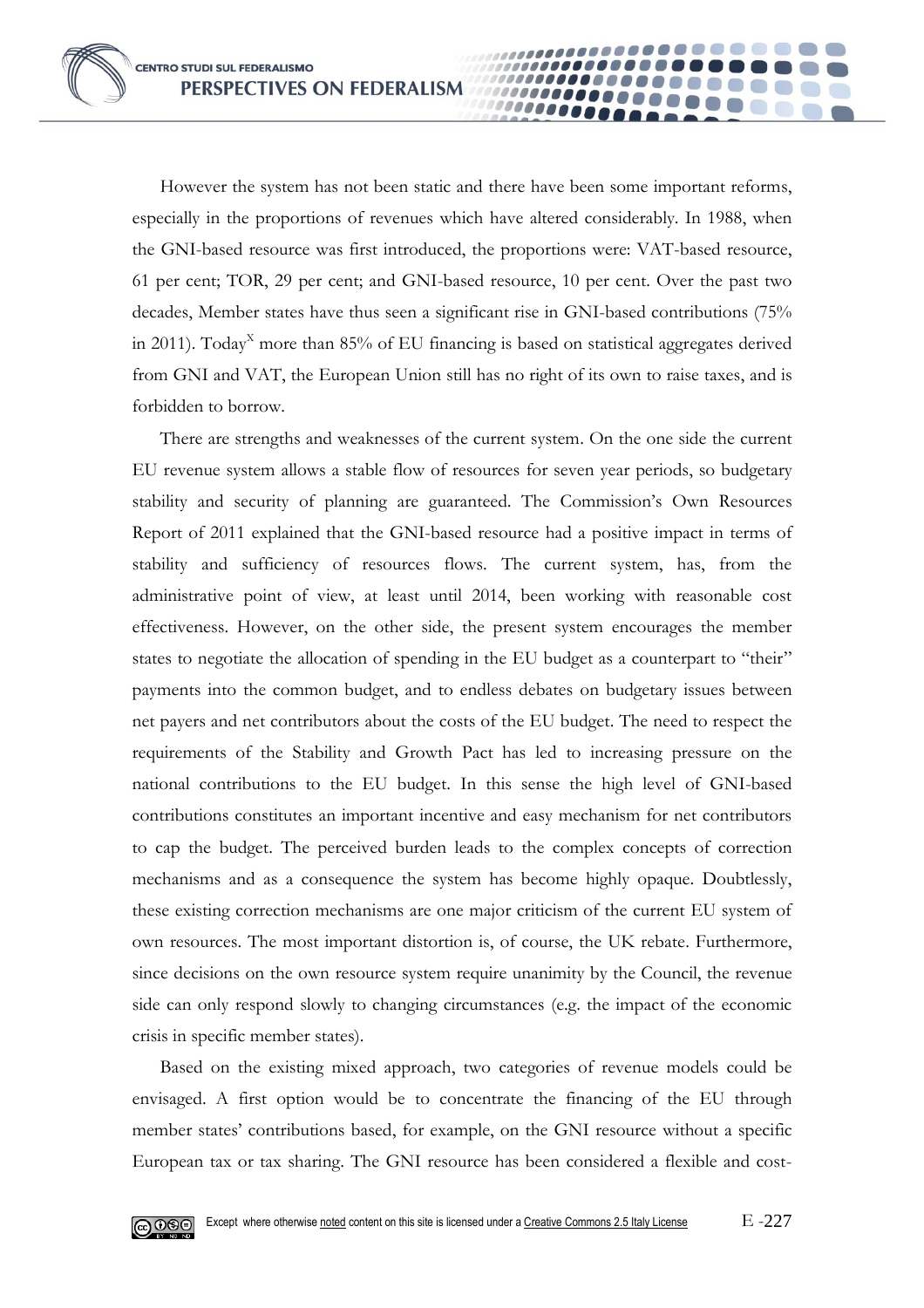efficient revenue type with reasonable statistical reliability, and moreover it is a transparent indicator for national contribution capacity. While the ability-to-pay principle stresses the relative size or prosperity of member states as the variable to determine the revenue burden, under the equivalence principle, a country contributes in proportion to its benefits from membership.

10000

Reducing the number of revenue sources would make the system simpler and transparent since revenues would be directly linked to the national budgets and national parliaments could control them. In order to reduce the conflictive debates on budgetary imbalances, a generalised mechanism could limit national contributions.

A further possibility would be to finance the EU budget by an explicit fiscal source. According to several studies, there are at least six potential sources and their variants (financial sector taxation; revenue from auctioning under the EU Emissions Trading System; taxation of the aviation sector; an EU VAT; an EU energy tax or an EU corporate income tax). Additionally, the EC proposed European Project Bonds, an EIB scheme for raising funds, in order to stimulate investment in key strategic EU infrastructure (Haug, Lamassoure and Verhofstadt 2011).

Again the argument is that the system would become simpler and visible on top of being more predictable in its impact. A financing system based on "real" own resources would increase the financial autonomy of the EU and introduce a direct link to citizens. Accordingly, the establishment of own resources could provide the justification for giving the European Parliament budgetary powers. According to Iozzo et al. (2008) there are some principles which a new tax should respond to:

(a) most revenues should come from only one "general" tax;

(b) EU taxes should have a broad base and be levied at a low rate, to minimise allocative distortions (neutrality);

(c) The tax should be simply and uniformly assessed (simplicity);

(d) The tax should be automatically transferred to the EU without going through national budgets (independence);

(e) Citizens should be made aware of what they pay to the EU budget (transparency);

However, raising one or more resources could become more costly in administrative terms and discriminate against some countries. For example, the VAT resource tends to

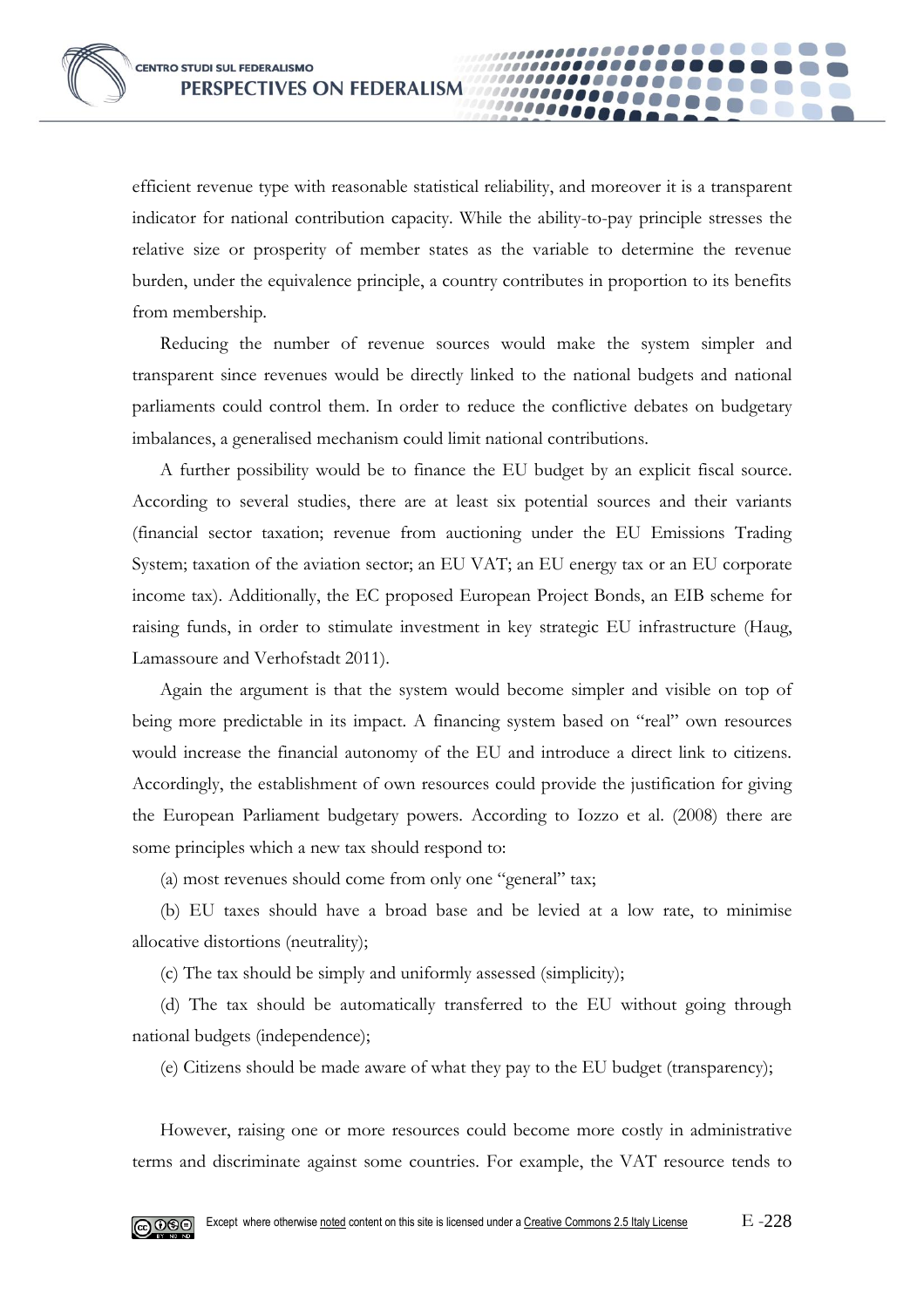discriminate against poorer countries or countries with a high share of tourism where the VAT base is relatively large due to a higher consumption ratio. Moreover the claim that an EU tax would end the *juste retour* thinking does not hold up to closer scrutiny. According to Heinemann et al., the perception of unfair burden sharing hinges crucially on the shares of expenditures, so that a tax based system would not solve the problem (Heinemann et al. 2010).

0000

## **4.2. Expenditure**

Since the debate on UK membership at the beginning of the seventies there are increasing debates on how and where the EU budget is spent. While net payers demand "European added value" for EU spending in order to justify the restriction of the budget volume, the net beneficiaries appealed to "European solidarity" to defend and increase spending programmes. The introduction of the MFF in 1988 helped to ensure predictability of EU expenditure and budgetary stability. This predictability has come at the price of limited flexibility. The obstacles to re-prioritisation have made it harder to give priority to new issues such as crisis situations or urgent international responsibilities. The budget's inability to "expect the unexpected" brings both an operational and a reputational cost to the EU.<sup>XI</sup>

However, the European Commission and increasingly the EP have taken advantage of openings in the political opportunity structures to capitalise on new opportunities in budgetary negotiations. While process management and control mechanisms have been progressively defined by the EC, the content of the MFF remained based on the Treaty objectives and political agreements among Member states (Laffan 2000: 729). Nevertheless, the spending structure of the EU budget has also evolved in accordance with the EU integration process, as well as to specific challenges. In this sense, the first MFF was agreed for the period 1988-92 (Delors I package) in order to provide the resources needed for the budgetary implementation of the Single European Act. The MFF 1993-99 (Delors II package) contained a significant increase of structural and cohesion funds as a basis for the preparation of Member states for the single currency. In 1999 the MFF for the period 2000-06 (Agenda 2000) secured the necessary resources to finance the enlargement process. Finally, as already mentioned, the MFF 2007-2013 established a new link between spending programmes and sustainable growth and competitiveness. Although the Sapir

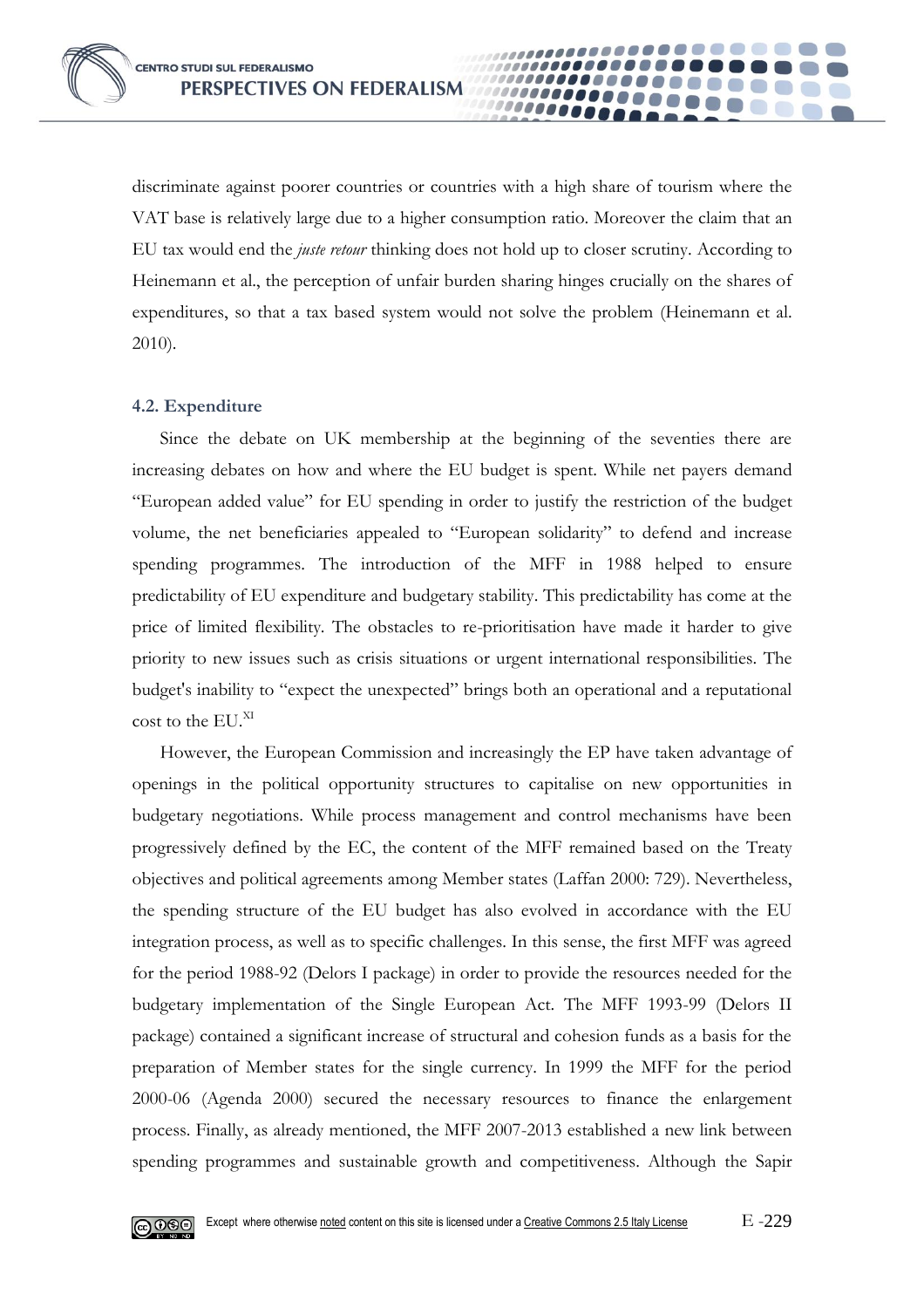report in 2003 famously dubbed the EU Budget as a historical relic, underlining that there is too much focus on agriculture (Sapir et al. 2003), there have been some important steps forward. With regard to the current MFF, there are significant changes in the headings compared to the 2007-2013 period. This is notably the case for: 'Competitiveness for growth and jobs' (+37%); 'Economic, social and territorial cohesion' (-8%); 'Sustainable Growth: Natural Resources' (-11%) and 'Security and citizenship' (+27%). These changes confirm a certain shift from treaty based objectives to a more policy oriented budget. In this sense a strong emphasis is put on expenditure aimed at boosting growth and creating jobs.

1000000 10000





Source: Own elaboration

There are also some further innovations which can be summarised in the following way:

The creation of a specific fund for employment.

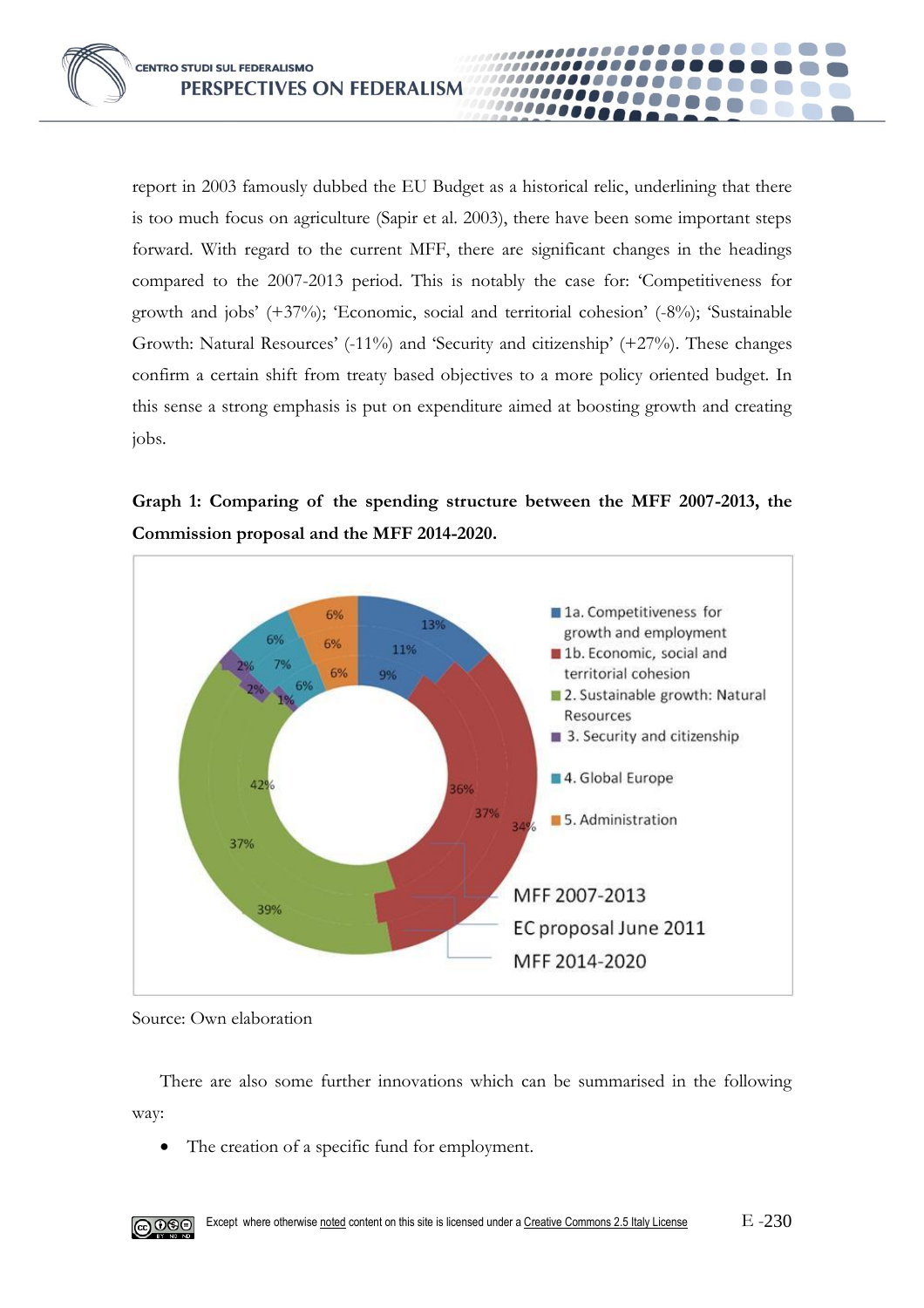

 The new macroeconomic conditionality aims to link the allocation of structural funds to good economic governance.

**0000** 

- The priority given to the Europe 2020 Strategy in all spending headings.
- The mid-term adjustment of the national allocations.<sup>XII</sup>
- A new contingency margin aimed at allowing flexibility within the MFF 2014-2020 to cope with unforeseen circumstances.
- As regards to the CAP, greater flexibility in the use of the rural development funds.
- New instrument of "connecting Europe Facility", which will be finance infrastructures in the field of transport, telecommunications and energy.
- The revision clause, for a mid-term review on all spending headings and the financing of the EU budget
- Flexibilisation of the Multiannual Financial Framework.

Nevertheless, most spending is still within two headings which leave fewer resources for other spending headings. The long-standing demand for a reform of the Common Agricultural Policy, e.g. through a reduction in the spending and/or national co-financing, could have two important consequences: on the one hand an increase in pressure for the elimination of the British rebate, as well as, on the other hand, an increase in the resources available for headings which could deliver European public goods.

## **4.3. The negotiation process**

After its introduction in 1988, the system of MFF had helped to overcome institutional power struggles that had characterised budgetary negotiations in the 1980s. Since the negotiations for Delors-I, which ended after one year, negotiations have become more complicated. The negotiation of the MFF 2014-2020 took nearly two and half years. Despite this extension of negotiations, negotiation outcomes *per se* have become even less impressive. However, circumstances have become more complicated, not only because of an increasing number of member states but also because of the increasing heterogenic economic development within the EU. The increasing number of veto players has also led to the effect that member states prefer to agree on the lowest common denominator rather than starting ambitious initiatives to modernise the budget which would involve a certain

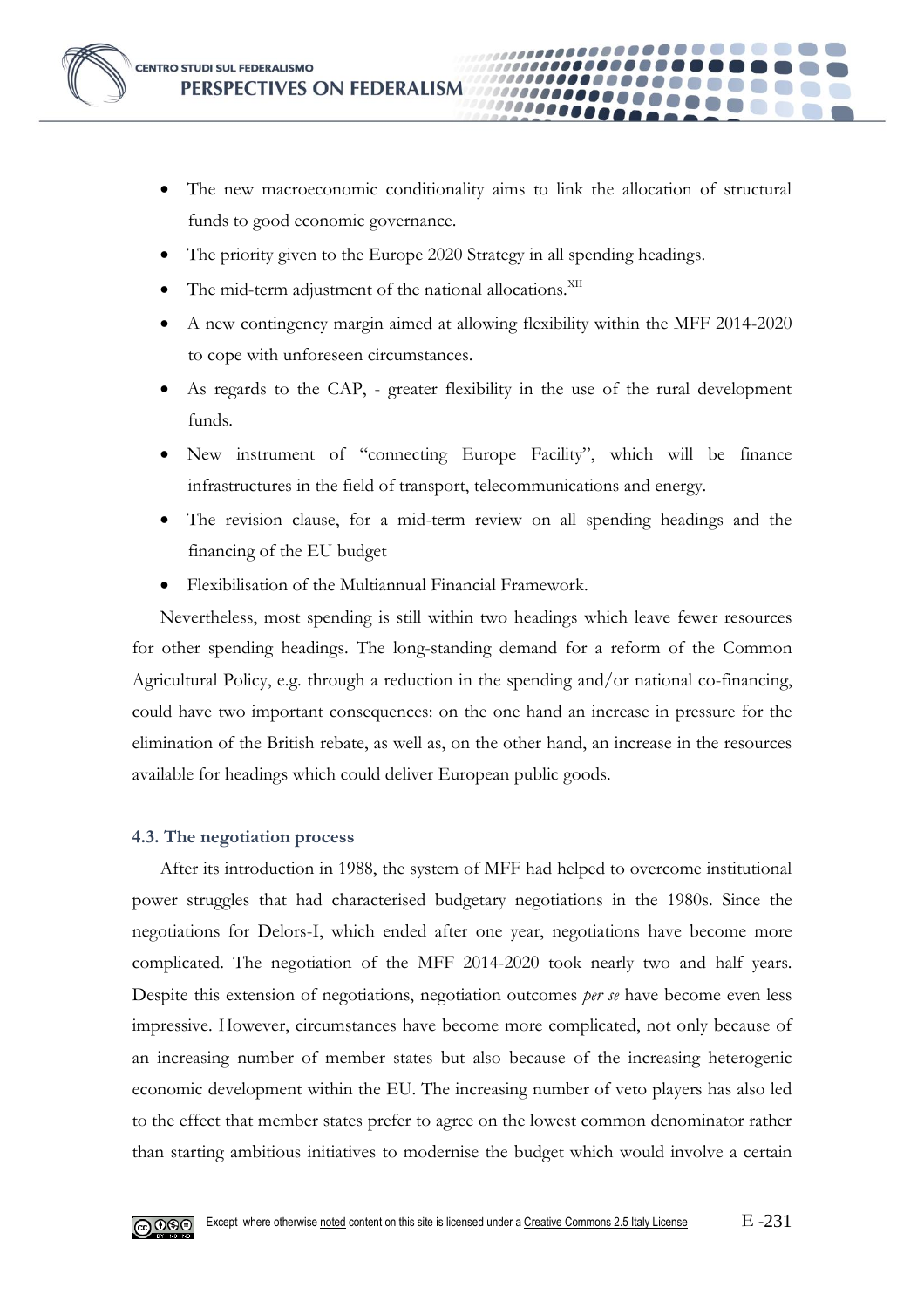risk of the negotiations failing. Moreover, as already mentioned, any time a new financial framework is negotiated, member states end up struggling to get a 'net return' or specific side-payment. As a result, the question of how and where the EU budget can best add value to European integration hardly ever comes up in budget negotiations. The "juste retour" debate therefore has had a negative impact on the quality of delivery and has reduced EU added value.

00000

The negotiation process is, after twenty-five-years, well-oiled, in which most conflicts are predictable and roles are largely known and accepted (Becker 2012). Although the Treaty of Lisbon has increased the role of the EP in the annual budgetary process, the formal power of the Parliament remains very limited.

Some options seem to exist for reforming the MFF negotiation process. Firstly there are proposals to align the next MFF with the political cycles of the Commission and EP. This would offer the opportunity to "politicise" the discussion on the MFF and present differences before the electorate on the occasion of European elections, with the caveat that, in order to ensure full democratic legitimacy, Parliament and Commission should have a mandate to negotiate the MFF, which would be applied during their mandates. Secondly there are demands that the final decision on the MFF should be taken by a qualified majority. A shift towards a qualified majority voting for the MFF regulation would be in line not only with the ordinary legislative procedure, used for the adoption of virtually all EU multiannual programmes, but also with the annual procedure for adopting the EU budget.

And thirdly some consider that the EP should have a similar input in the MFF decision than in the annual budgetary process. In this sense it has been put forward that the MFF should be prepared in co-decision of the Council with the EP (Padoa-Schioppa 2013). Moreover in order to make the procedure more flexible the modification of shares of taxes (e.g. VAT) or certain budget shares could also take place using the same procedure.

## **5. What are the positions of the main actors?**

The European Commission proposed several reforms of the own resources system, as well as possible financing means that could gradually replace national contributions. The

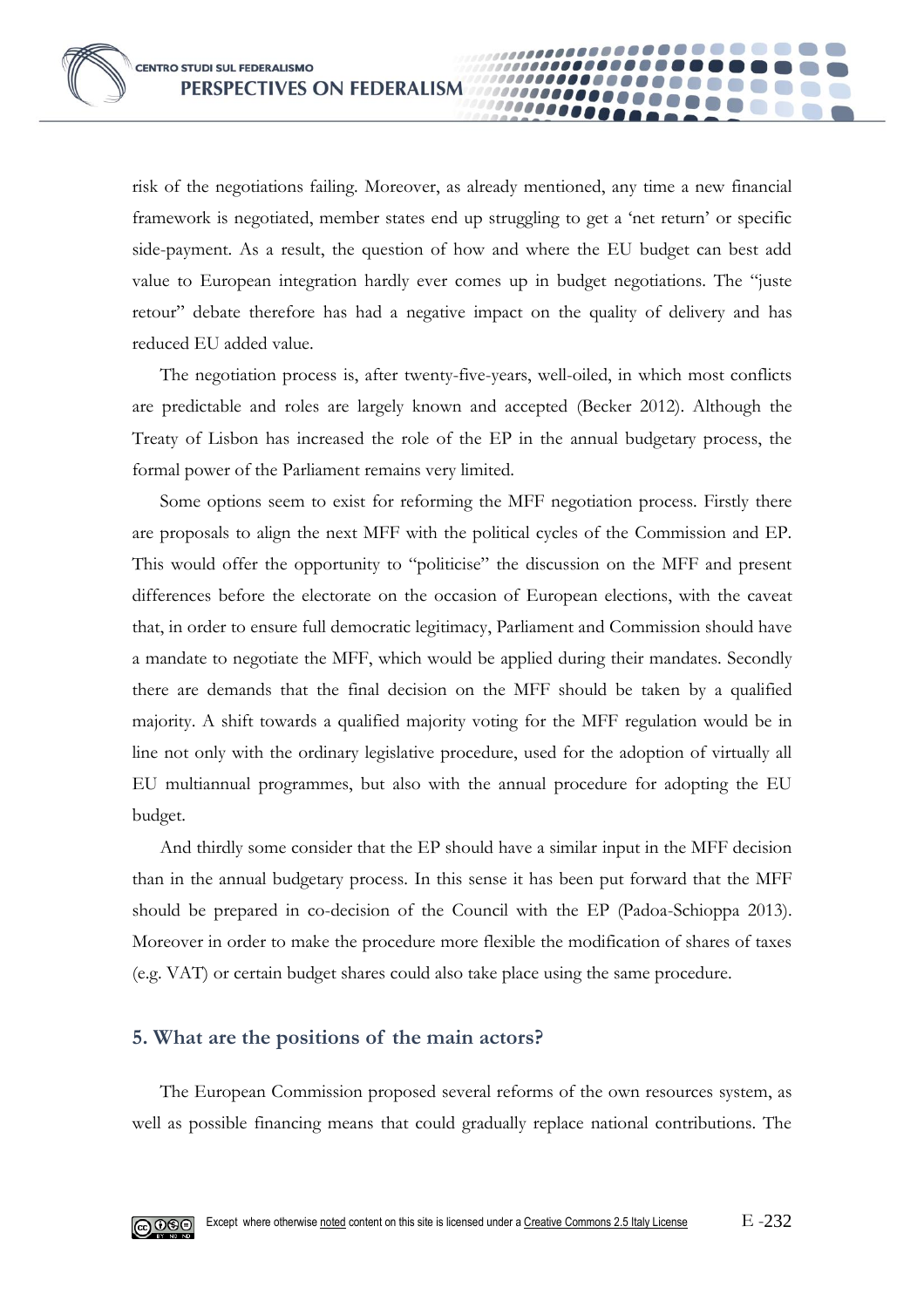latest proposals, during the budget review and alongside its proposal of the MFF 2014- 2020, can be summarised as follows:

00000

- the abolition of the current VAT-based own resource,
- the introduction of lump-sum reductions in the GNI-based resource payments,
- and a European wide financial transaction tax.

In this sense, the European Commission is determined to bring the revision process to a positive end. Commenting at the first meeting of the High-Level Group in early April 2014, the former EU Budget Commissioner Janusz Lewandowski stated that the current system is too opaque and too complex. However, unanimous agreement on the need to improve the current system is one thing, finding a fairer, more transparent and more modern system likely to be agreed by all is another thing. And, this unanimity notwithstanding, the Commission has little reason to feel rushed; the agreed resources are secured from the outset and are paid out without major problems until 2020. However the debate has been reactivated after the appointment of the new EU Commission. During the negotiation of the MFF 2014-2020 the pan-European infrastructure project, which was supposed to be financed by European Project Bonds was not supported by the governments of member states. Nevertheless because of the success of the pilot phase of the "project bonds", the mechanism attracted new attention. Finally project bonds and similar guarantee mechanisms will be used to leverage the foreseen  $\epsilon$ 315 billion of Juncker's Investment plan.

The reform of the financing of the EU budget was never addressed seriously by the Council during the negotiation of the MFF 2014-2020. Member states are traditionally reluctant to accept any form of direct fiscal taxation and financial autonomy for the EU. Although the financial autonomy of the EU could reduce the burden of national budgets there are only few member states which are openly in favour of the European Tax. The Council's main interest is not to lose Member states veto power over EU financing arrangements. Since the introduction of a FTT at EU-wide level was opposed by Member States, this revenue source has been only implemented, in the context of an enhanced cooperation, by several Member States.

The European Parliament is the principal promoter of the review of the EU revenue system and has a real interest in moving forward. Although the main argument has been to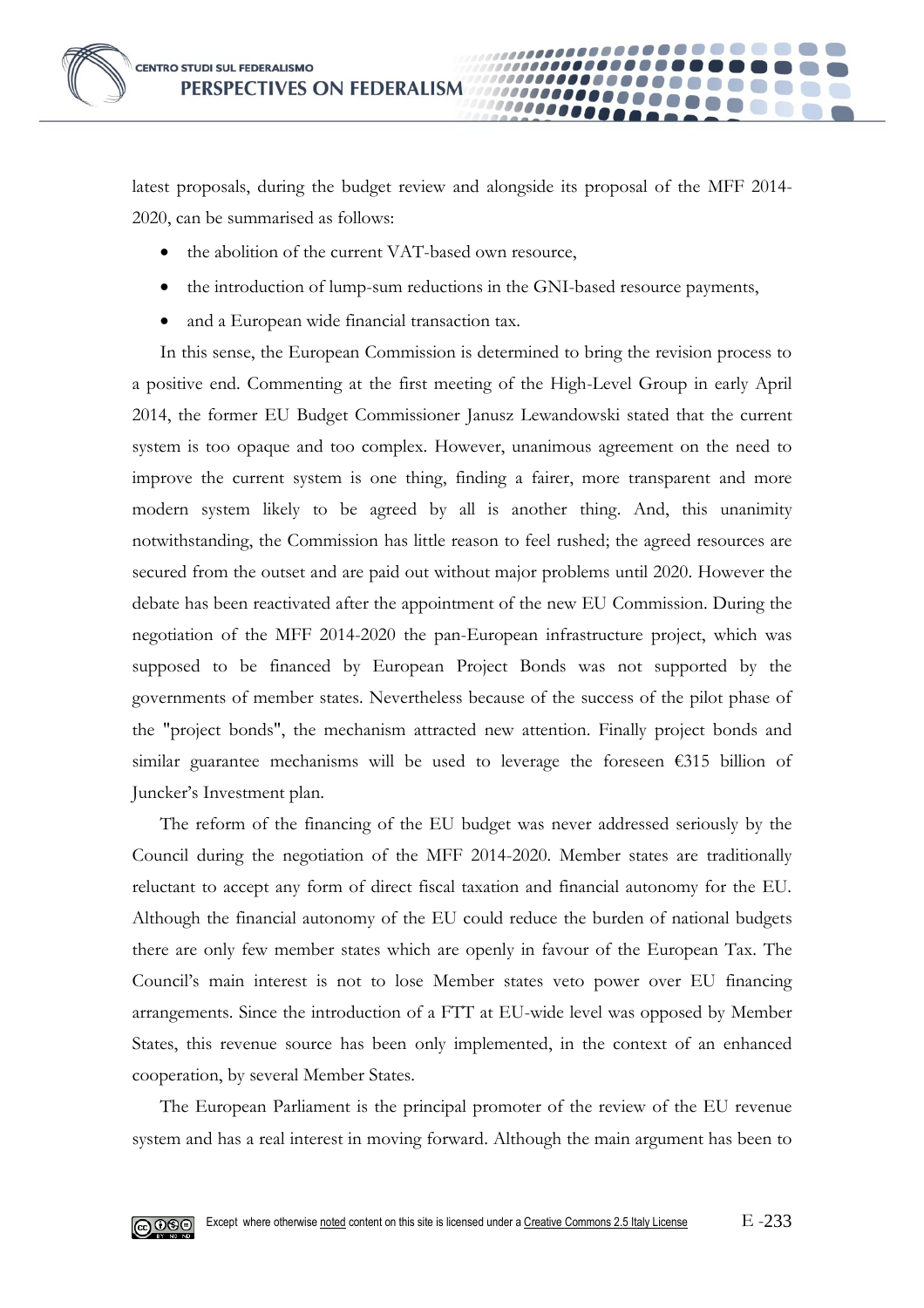reform the budget in order to make it more transparent, it is also clear that the Parliament is aiming to increase its power within the budgetary process. In its report on the lessons to be learned from the negotiations on the MFF 2014-2020, the Parliament favours the introduction of "new and real own resources". In this sense the EP is hoping that direct revenue for the EU – for example from a tax on financial transactions – would ease some of the political considerations that impose pressures on the budget. In this sense the position of the Parliament is clear: "existing system of own resources, (…) is nontransparent, unfair, not subject to parliamentary control, highly complex and totally incomprehensible to European citizens" XIII. Also a recent report by Jean-Luc Dehaene and Anne E. Jensen on the EU's own resource system points out that the EP has always demanded that the EU's budget be "fully financed" from own resources.

**0000** 

These demands are not new; the Parliament has a long record of proposals for a reform of the own resource system. However after assuming its new role in the negotiation process, and after expanding its powers, the Parliament is now flexing its muscles with much more self-confidence.

# **6. Conclusions**

Dissatisfaction with the EU budget has grown steadily over the past three decades, but there is also a growing recognition that the current EU budget is not well suited to current needs and future prospects of European integration and that the European budget and finance system needs to be reformed.

The current revision provides an important occasion and stimulus to reform the financing of the budget and to readjust the spending structure. Nevertheless the ongoing reform will not lead to a radically different budget, regarding its revenues and spending programmes as well as decision-making procedure, but contribute to establishing an effective instrument to foster EU policy goals. With regard to spending, the budget will continue the path of inconspicuous gradual and sustainable reforms within existing European spending priorities.

Today, there are still important divergent visions on what the EU budget stands for, and what it should achieve. In this sense there should be a debate on the principles of the budget at the beginning of the reform process, a debate which could narrow the positions

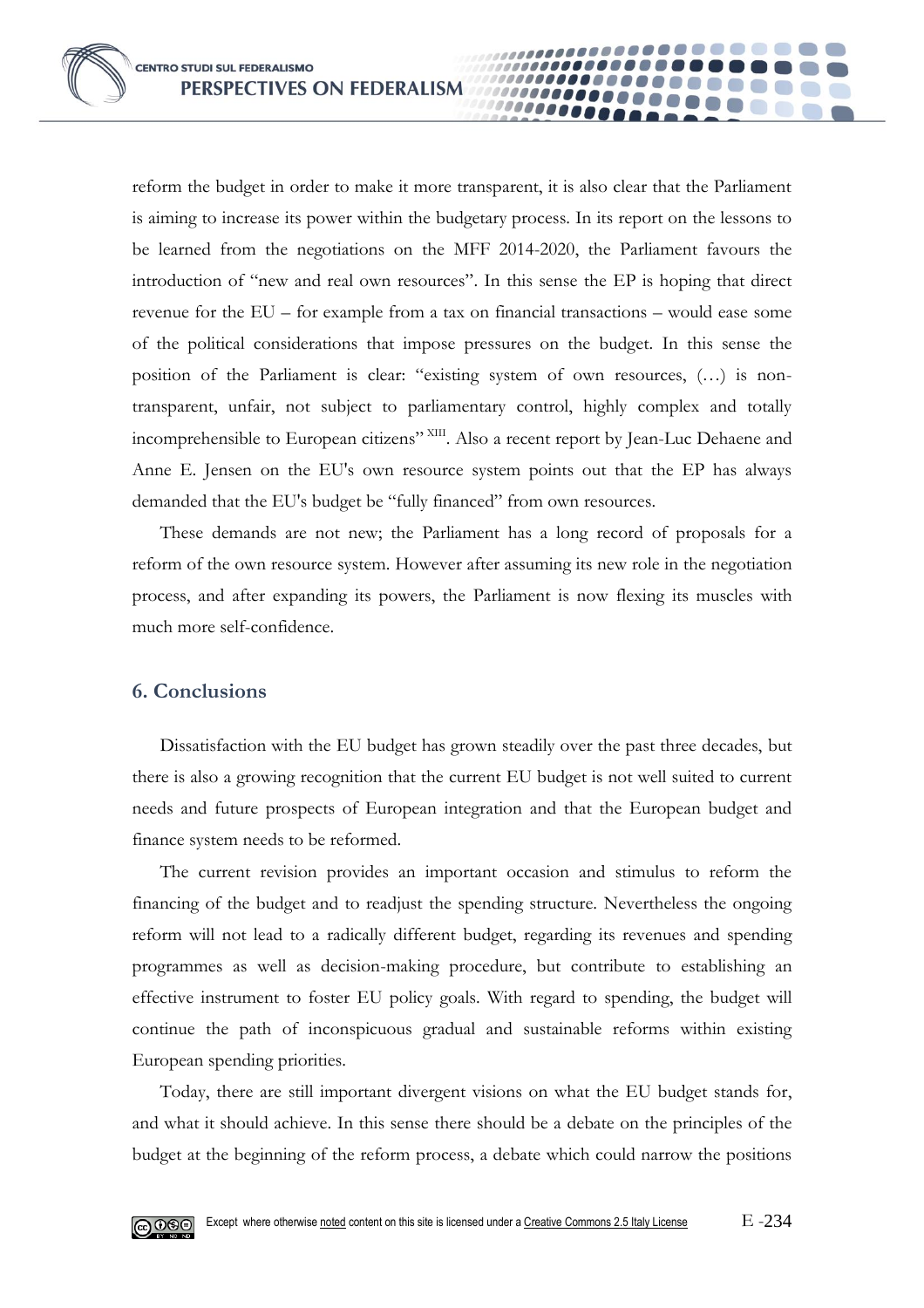on the long term and short term results to be achieved with the EU's funding programmes, e.g. should the EU budget be a tool to simulate growth and jobs or concentrate on treaty objectives? Having discussed the long term and short term objectives, the financial needs should be agreed, again starting with a debate on the principles of the budget revenue, e.g. solidarity or fair distribution of financial burden, equivalence principle or the ability-to-pay principle.

,,,,,,,,,,,,,,,,,,,,,

................

000000000

,,,,,,,,,,,,,,,,,

,,,,,,,,,,,,,,,,,,,

With regard to the procedure, it has to be asked whether we should continue working with the MFF procedures, and if yes how could these be reformed in order to reduce the growing number of conflicts, as well as to make the decision making process more effective in order to avoid deadlocks and save valuable time and resources in the course of negotiations.

Without any doubt, reform should be related to a revision of the treaties; nevertheless in a first step, common praxis should be formalised in an agreement at the political level. Several procedures could eventually be enshrined in the Inter Institutional Agreement itself.

To sum up, and taking into account the different theoretical and empirical insights of the literature, there are four main requirements the EU budgetary system should fulfil. The system is geared to fostering the efficient and sustainable provision of European public goods, consolidate budgetary discipline, it has to be designed to be conducive to the integration process and should enable the EU to fulfil its normative and policy objectives.

III Ebda.

<u>.</u>

VII See Report of the Study Group on the Role of Public Finance in European Integration, April 1977.

Traditional own resources: consist mainly of customs duties on imports from outside the EU and sugar



Senior Researcher, Fundación Manuel Giménez Abad, Zaragoza.

<sup>I</sup> Article 2, Mid-term review/revision of the MFF, Council Regulation, No 1311/2013 of 2 December 2013 laying down the multiannual financial framework for the years 2014-2020.

II See Council of the EU, Financial Perspectives 2007-2013, 15915/05, 19.12.05.

IV According to the Commission's estimates, an FTT applied at EU level could have provided to the EU budget by 2020 an amount of €37 billion a year.

<sup>V</sup> See Joint Declaration by Parliament, Council and Commission on improving effectiveness of public spending in matters subject to EU's action, Council document 15997/13, ADD 1, Brussels, 25.11.2013. VI Standard Eurobarometer 75, Spring 2011, Europeans and the European Union budget.

VIII See proposal by László Andor former European Commissioner for Employment, Social Affairs and Inclusion on "Basic European unemployment insurance: Countering divergences within the Economic and Monetary Union".

IX See COM(2004), "The financing of the European Union - Report on the operation of the own resources system", 14 July 2004.

 $X$  Under the present system, there are three types of own resources: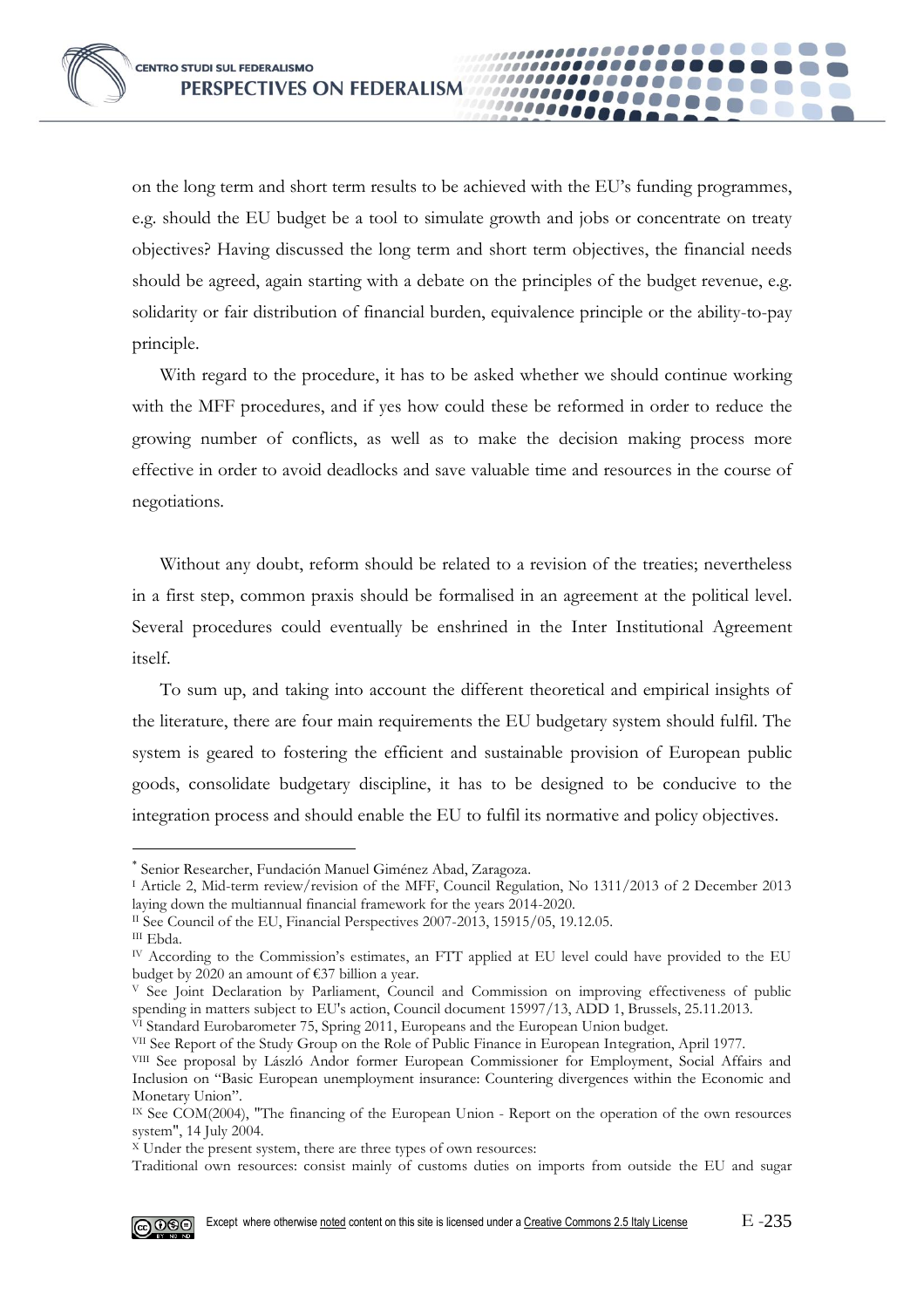levies. EU Member States keep 20 % of the amounts as collection costs.

Own resources based on value added tax (VAT): a uniform rate of 0.3 % is levied on the harmonized VAT base of each Member states.

,,,,,,,,,,,,,,,,,,,,,,,

...............

1000000000

,,,,,,,,,,,,,,,,

,,,,,,,,,,,,,,,,,,

Own resources based on GNI: each Member State transfers a percentage of its GNI to the EU. Although designed simply to cover the balance of total expenditure not covered by the other own resources, this has become the largest source of revenue of the EU budget.

Other sources of revenue include tax and other deductions from EU staff remunerations, bank interest, contributions from non-EU countries to certain programmes, interest on late payments and fines.

XI See COM(2010) 700 final, The EU Budget Review, Strasbourg, 19.10.2010

 $XII$  It will adjust these total allocations whenever there is a cumulative divergence of more than  $+/-5%$ . The total net effect of the adjustments may not exceed EUR 4.000 million.

XIII See European Parliament (2014), Report on the draft Council decision on the system of own resources of the European Union, C7-0036/2014.

#### **References**

-

 Ackrill Robert, 2003, "Stabilization in EMU: A Critical Review", in Baimbridge Mark and Whyman Philip B. (eds), *Fiscal Federalism and European Economic Integration*, Routledge, London & New York, 103-118.

 Becker Peter, 2012, "Lost in Stagnation – The EU's Next Multiannual Financial Framework (2014– 2020) and the Power of the Status Quo", SWP Research Paper 14, Stiftung Wissenschaft und Politik.

 Begg Iain, 2012, "Breaking the shackles of austerity? Using the EU budget to achieve macroeconomic stabilisation", Friedrich-Ebert-Stiftung, Internationale Politikanalyse, Berlin.

 Benedetto Giacomo and Milio Simona (eds), 2012, *European Union Budget Reform: Institutions, policy and economic crisis*, Palgrave, Basingstoke.

Cattoir Philippe, 2009, "Options for an EU financing reform", policy paper 38, Notre Europe.

 Cipriani Gabriele, 2014, *Financing the EU Budget: Moving forward or backwards?*, Economic Policy, CEPS Paperbacks, Brussels.

 Feld Lars P. and Necker Sarah, 2010, *Fiskalföderalismus in der Europäischen Union: Herausforderungen für die Reform der Finanzverfassung der EU*, European Liberal Forum, Brussels.

 Figueira Filipa, 2008, "A Better Budget for Europe: Economically Efficient, Politically Realistic", Swedish Institute for European Policy Studies, European Policy Analysis 2.

 Haug Jutta, Lamassoure Alain and Verhofstadt Guy, 2011, "Europe for growth for a radical change in financing the EU", report, Notre Europe - CEPS, 6 April 2011.

 Heinemann Friedrich, Mohl Philipp and Osterloh Steffen, 2010, "Reforming the EU Budget: Reconciling Needs with Political‐Economic Constraints", *Journal of European Integration*, XXXII(1): 59-76.

High-level group on own resources (2014) - First Assessment Report, 17.12.2014

 Iozzo Alfonso, Micossi Stefano and Salvemini Maria Teresa, 2008, contribution, public consultation on the EU budget review 2008-2009.

 Laffan Brigid, 2000, "The Big Budgetary Bargains: From Negotiation to Authority", *Journal of European Public Policy*, VII(5): 725-743.

 Majocchi Alberto, 2011, "Financing the EU budget with a surtax on national income taxes", discussion paper, Centre for Studies on Federalism.

 Mayhew Alan, 2012, "Reforming the EU budget to support economic growth", SEI Working Paper No. 128.

 Padoa-Schioppa Antonio, 2013, "Guidelines for a Constitutional Reform of the European Union", *Perspectives on Federalism*, V(1): I-XVI.

 Sapir André et al., 2003, "An Agenda for a Growing Europe: Making the EU System Deliver", Report of an Independent High-Level Study Group established on the initiative of European Commission President Romano Prodi and published by Oxford University Press (2004) under the title *An Agenda for a Growing Europe: The Sapir Report*.

Tarschys, Daniel (ed), 2011, "The EU Budget: What Should Go In? What Should Go Out?", report